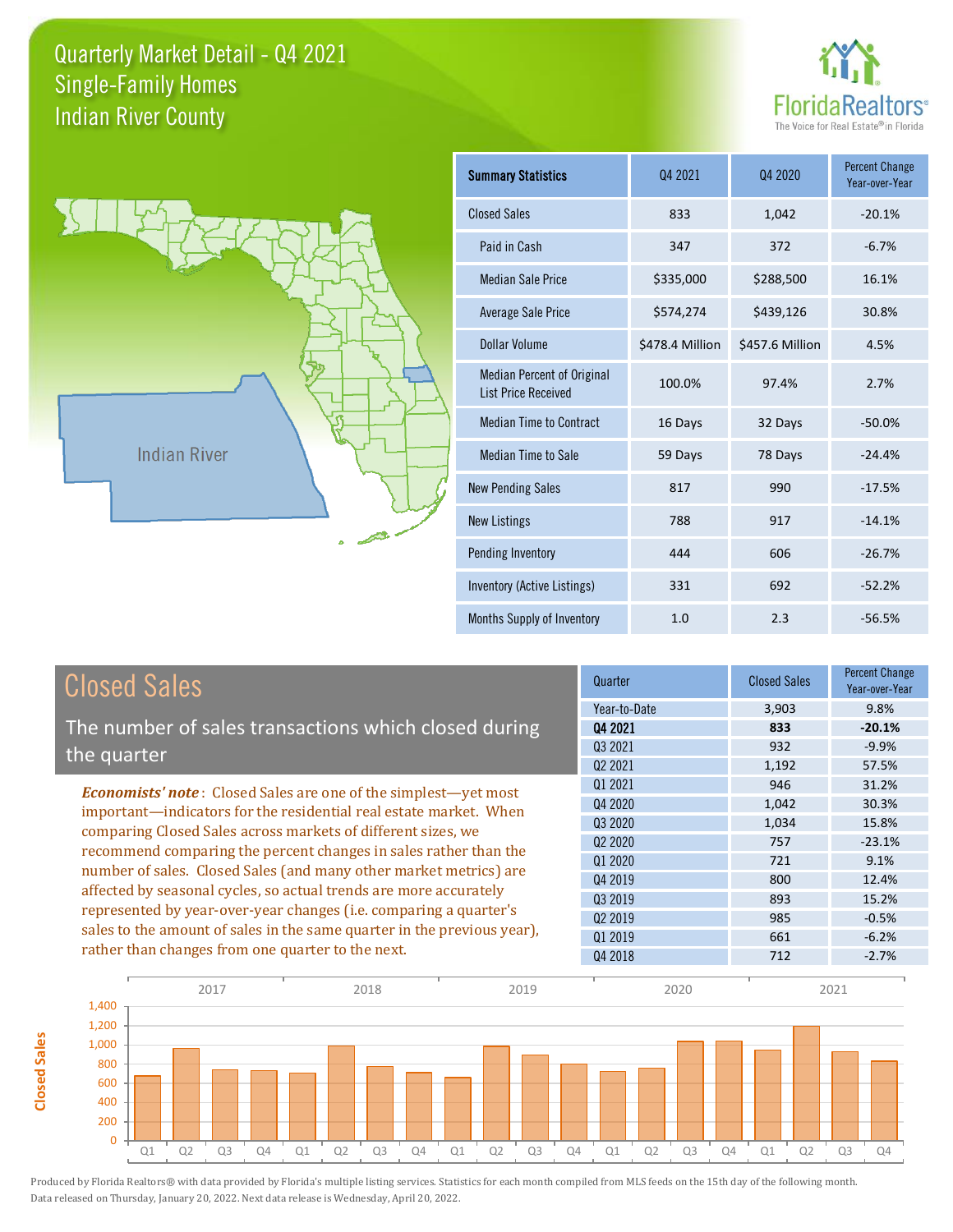**Cash Sales**



| Cash Sales                                                                      | Quarter      | <b>Cash Sales</b> | <b>Percent Change</b><br>Year-over-Year |
|---------------------------------------------------------------------------------|--------------|-------------------|-----------------------------------------|
|                                                                                 | Year-to-Date | 1,659             | 38.0%                                   |
| The number of Closed Sales during the quarter in                                | Q4 2021      | 347               | $-6.7%$                                 |
| which buyers exclusively paid in cash                                           | 03 2021      | 380               | 34.3%                                   |
|                                                                                 | 02 2021      | 521               | 109.2%                                  |
|                                                                                 | 01 2021      | 411               | 37.9%                                   |
|                                                                                 | 04 2020      | 372               | 27.4%                                   |
| <b>Economists' note</b> : Cash Sales can be a useful indicator of the extent to | 03 20 20     | 283               | $-11.0%$                                |
| which investors are participating in the market. Why? Investors are             | 02 2020      | 249               | $-32.9%$                                |
| far more likely to have the funds to purchase a home available up front,        | 01 2020      | 298               | 9.6%                                    |
| whereas the typical homebuyer requires a mortgage or some other                 | 04 2019      | 292               | 7.7%                                    |
| form of financing. There are, of course, many possible exceptions, so           | 03 2019      | 318               | 18.2%                                   |
| this statistic should be interpreted with care.                                 | 02 2019      | 371               | $-5.4%$                                 |
|                                                                                 | Q1 2019      | 272               | 0.4%                                    |



## Cash Sales as a Percentage of Closed Sales The percentage of Closed Sales during the quarter

which were Cash Sales

*Economists' note* : This statistic is simply another way of viewing Cash Sales. The remaining percentages of Closed Sales (i.e. those not paid fully in cash) each quarter involved some sort of financing, such as mortgages, owner/seller financing, assumed loans, etc.

| Quarter                         | <b>Percent of Closed</b><br>Sales Paid in Cash | <b>Percent Change</b><br>Year-over-Year |
|---------------------------------|------------------------------------------------|-----------------------------------------|
| Year-to-Date                    | 42.5%                                          | 25.7%                                   |
| Q4 2021                         | 41.7%                                          | 16.8%                                   |
| 03 2021                         | 40.8%                                          | 48.9%                                   |
| Q <sub>2</sub> 2021             | 43.7%                                          | 32.8%                                   |
| Q1 2021                         | 43.4%                                          | 5.1%                                    |
| Q4 2020                         | 35.7%                                          | $-2.2%$                                 |
| Q3 2020                         | 27.4%                                          | $-23.0%$                                |
| Q <sub>2</sub> 20 <sub>20</sub> | 32.9%                                          | $-12.7%$                                |
| Q1 2020                         | 41.3%                                          | 0.5%                                    |
| Q4 2019                         | 36.5%                                          | $-4.2%$                                 |
| 03 2019                         | 35.6%                                          | 2.6%                                    |
| Q <sub>2</sub> 2019             | 37.7%                                          | $-4.8%$                                 |
| Q1 2019                         | 41.1%                                          | 7.0%                                    |
| Q4 2018                         | 38.1%                                          | $-4.5%$                                 |
|                                 |                                                |                                         |

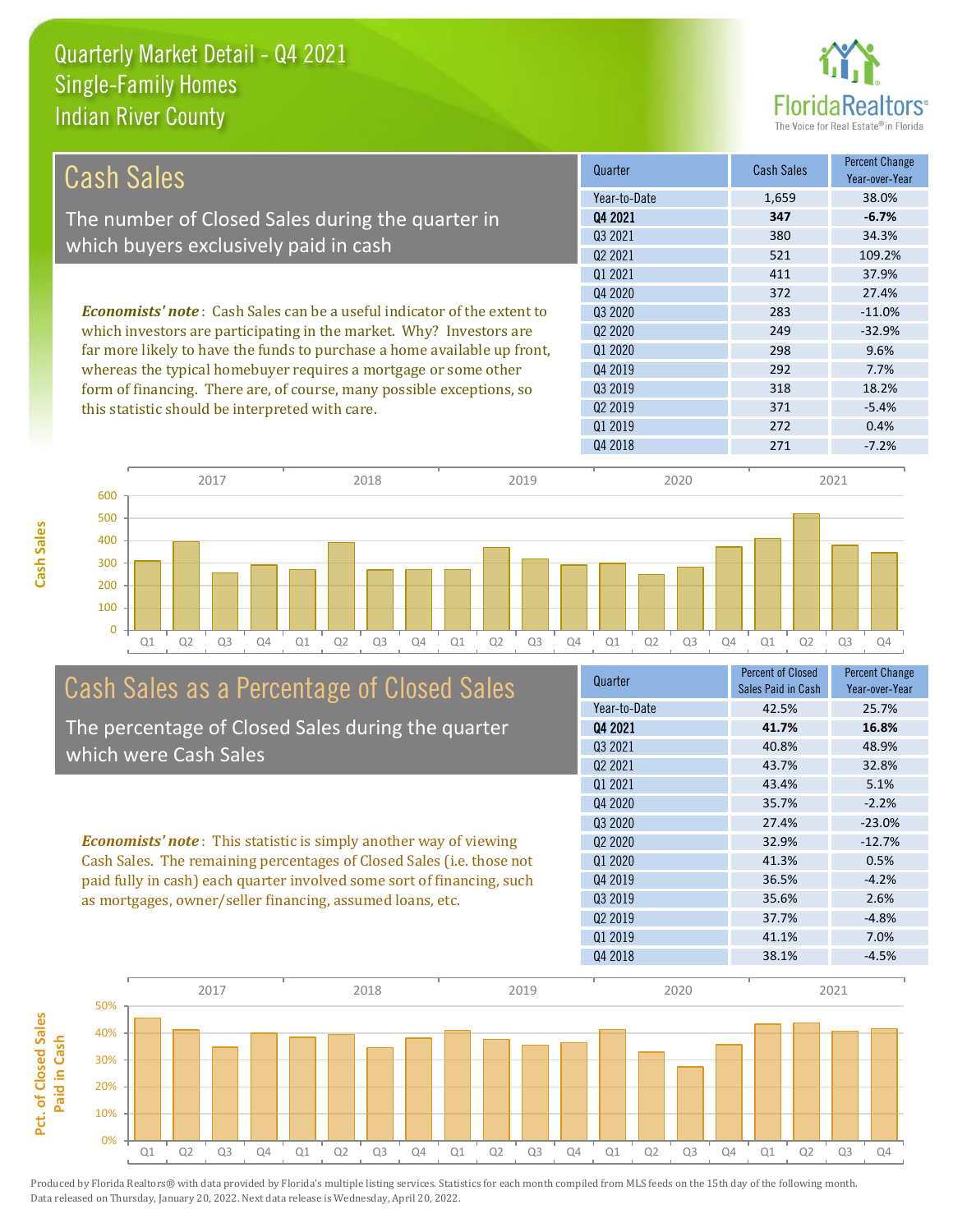

## Median Sale Price The median sale price reported for the quarter (i.e. 50% of sales were above and 50% of sales were below)

*Economists' note* : Median Sale Price is our preferred summary statistic for price activity because, unlike Average Sale Price, Median Sale Price is not sensitive to high sale prices for small numbers of homes that may not be characteristic of the market area. Keep in mind that median price trends over time are not always solely caused by changes in the general value of local real estate. Median sale price only reflects the values of the homes that *sold* each quarter, and the mix of the types of homes that sell can change over time.

| Quarter                         | <b>Median Sale Price</b> | <b>Percent Change</b><br>Year-over-Year |
|---------------------------------|--------------------------|-----------------------------------------|
| Year-to-Date                    | \$325,000                | 20.4%                                   |
| Q4 2021                         | \$335,000                | 16.1%                                   |
| Q3 2021                         | \$330,000                | 25.7%                                   |
| Q2 2021                         | \$330,000                | 24.1%                                   |
| 01 2021                         | \$307,000                | 18.1%                                   |
| Q4 2020                         | \$288,500                | 15.4%                                   |
| Q3 2020                         | \$262,500                | 5.0%                                    |
| Q <sub>2</sub> 20 <sub>20</sub> | \$266,000                | 4.3%                                    |
| Q1 2020                         | \$259,900                | 7.1%                                    |
| Q4 2019                         | \$250,000                | 4.2%                                    |
| Q3 2019                         | \$250,000                | 4.6%                                    |
| Q <sub>2</sub> 2019             | \$255,000                | 6.3%                                    |
| Q1 2019                         | \$242,700                | 4.2%                                    |
| Q4 2018                         | \$239,950                | 5.7%                                    |
|                                 |                          |                                         |



## Average Sale Price

The average sale price reported for the quarter (i.e. total sales in dollars divided by the number of sales)

*Economists' note* : Usually, we prefer Median Sale Price over Average Sale Price as a summary statistic for home prices. However, Average Sale Price does have its uses—particularly when it is analyzed alongside the Median Sale Price. For one, the relative difference between the two statistics can provide some insight into the market for higher-end homes in an area.

| Quarter                         | <b>Average Sale Price</b> | <b>Percent Change</b><br>Year-over-Year |
|---------------------------------|---------------------------|-----------------------------------------|
| Year-to-Date                    | \$523,946                 | 23.6%                                   |
| Q4 2021                         | \$574,274                 | 30.8%                                   |
| Q3 2021                         | \$487,816                 | 11.0%                                   |
| Q2 2021                         | \$562,562                 | 48.5%                                   |
| Q1 2021                         | \$466,567                 | 9.1%                                    |
| Q4 2020                         | \$439,126                 | 21.2%                                   |
| Q3 2020                         | \$439,413                 | 35.1%                                   |
| Q <sub>2</sub> 20 <sub>20</sub> | \$378,747                 | 0.4%                                    |
| Q1 2020                         | \$427,791                 | 18.3%                                   |
| Q4 2019                         | \$362,201                 | 7.0%                                    |
| Q3 2019                         | \$325,200                 | 1.6%                                    |
| Q <sub>2</sub> 2019             | \$377,280                 | 7.1%                                    |
| Q1 2019                         | \$361,729                 | 8.3%                                    |
| Q4 2018                         | \$338,381                 | 9.2%                                    |



**Average Sale Price Average Sale Price**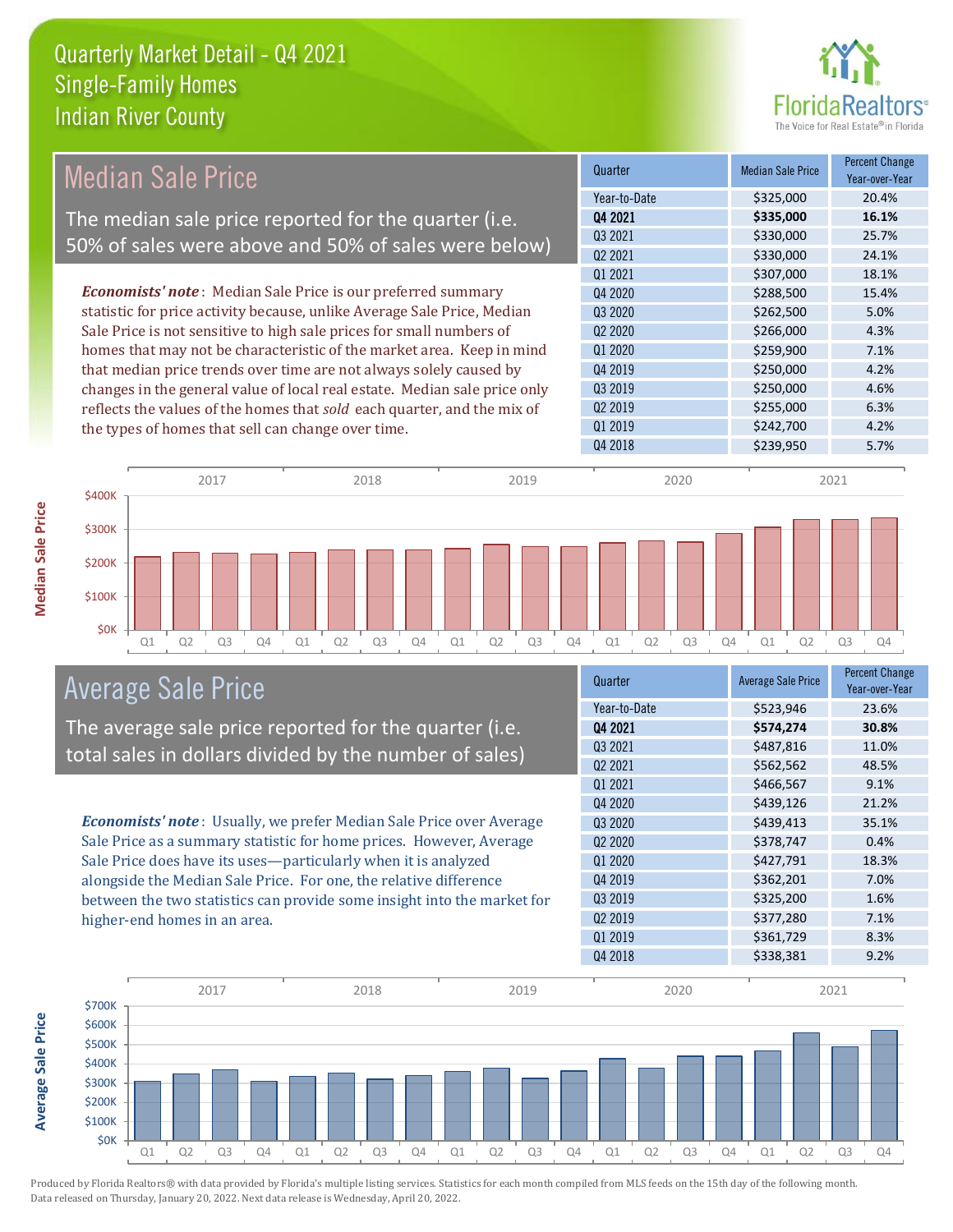

| Dollar Volume                                                                | Quarter             | <b>Dollar Volume</b> | <b>Percent Change</b><br>Year-over-Year |
|------------------------------------------------------------------------------|---------------------|----------------------|-----------------------------------------|
|                                                                              | Year-to-Date        | \$2.0 Billion        | 35.7%                                   |
| The sum of the sale prices for all sales which closed                        | Q4 2021             | \$478.4 Million      | 4.5%                                    |
| during the quarter                                                           | 03 2021             | \$454.6 Million      | 0.1%                                    |
|                                                                              | Q <sub>2</sub> 2021 | \$670.6 Million      | 133.9%                                  |
|                                                                              | 01 2021             | \$441.4 Million      | 43.1%                                   |
| <b>Economists' note</b> : Dollar Volume is simply the sum of all sale prices | Q4 2020             | \$457.6 Million      | 57.9%                                   |
| in a given time period, and can quickly be calculated by multiplying         | Q3 2020             | \$454.4 Million      | 56.5%                                   |
| Closed Sales by Average Sale Price. It is a strong indicator of the health   | Q <sub>2</sub> 2020 | \$286.7 Million      | $-22.8%$                                |
| of the real estate industry in a market, and is of particular interest to    | Q1 2020             | \$308.4 Million      | 29.0%                                   |
| real estate professionals, investors, analysts, and government agencies.     | Q4 2019             | \$289.8 Million      | 20.3%                                   |
| Potential home sellers and home buyers, on the other hand, will likely       | Q3 2019             | \$290.4 Million      | 17.1%                                   |
| be better served by paying attention to trends in the two components         | 02 2019             | \$371.6 Million      | 6.5%                                    |



# Median Percent of Original List Price Received

of Dollar Volume (i.e. sales and prices) individually.

The median of the sale price (as a percentage of the original list price) across all properties selling during the quarter

*Economists' note* : The Median Percent of Original List Price Received is useful as an indicator of market recovery, since it typically rises as buyers realize that the market may be moving away from them and they need to match the selling price (or better it) in order to get a contract on the house. This is usually the last measure to indicate a market has shifted from down to up, so it is what we would call a *lagging* indicator.

| Quarter                         | Med. Pct. of Orig.<br><b>List Price Received</b> | <b>Percent Change</b><br>Year-over-Year |
|---------------------------------|--------------------------------------------------|-----------------------------------------|
| Year-to-Date                    | 99.9%                                            | 3.5%                                    |
| Q4 2021                         | 100.0%                                           | 2.7%                                    |
| 03 2021                         | 100.0%                                           | 3.4%                                    |
| Q <sub>2</sub> 2021             | 100.0%                                           | 4.6%                                    |
| Q1 2021                         | 98.1%                                            | 2.7%                                    |
| Q4 2020                         | 97.4%                                            | 1.8%                                    |
| Q3 2020                         | 96.7%                                            | 1.2%                                    |
| Q <sub>2</sub> 20 <sub>20</sub> | 95.6%                                            | 0.6%                                    |
| Q1 2020                         | 95.5%                                            | 0.8%                                    |
| Q4 2019                         | 95.7%                                            | 0.3%                                    |
| Q3 2019                         | 95.6%                                            | 0.7%                                    |
| Q <sub>2</sub> 2019             | 95.0%                                            | $-0.7%$                                 |
| Q1 2019                         | 94.7%                                            | $-1.1%$                                 |
| Q4 2018                         | 95.4%                                            | $-0.3%$                                 |

Q1 2019 \$239.1 Million 1.5%

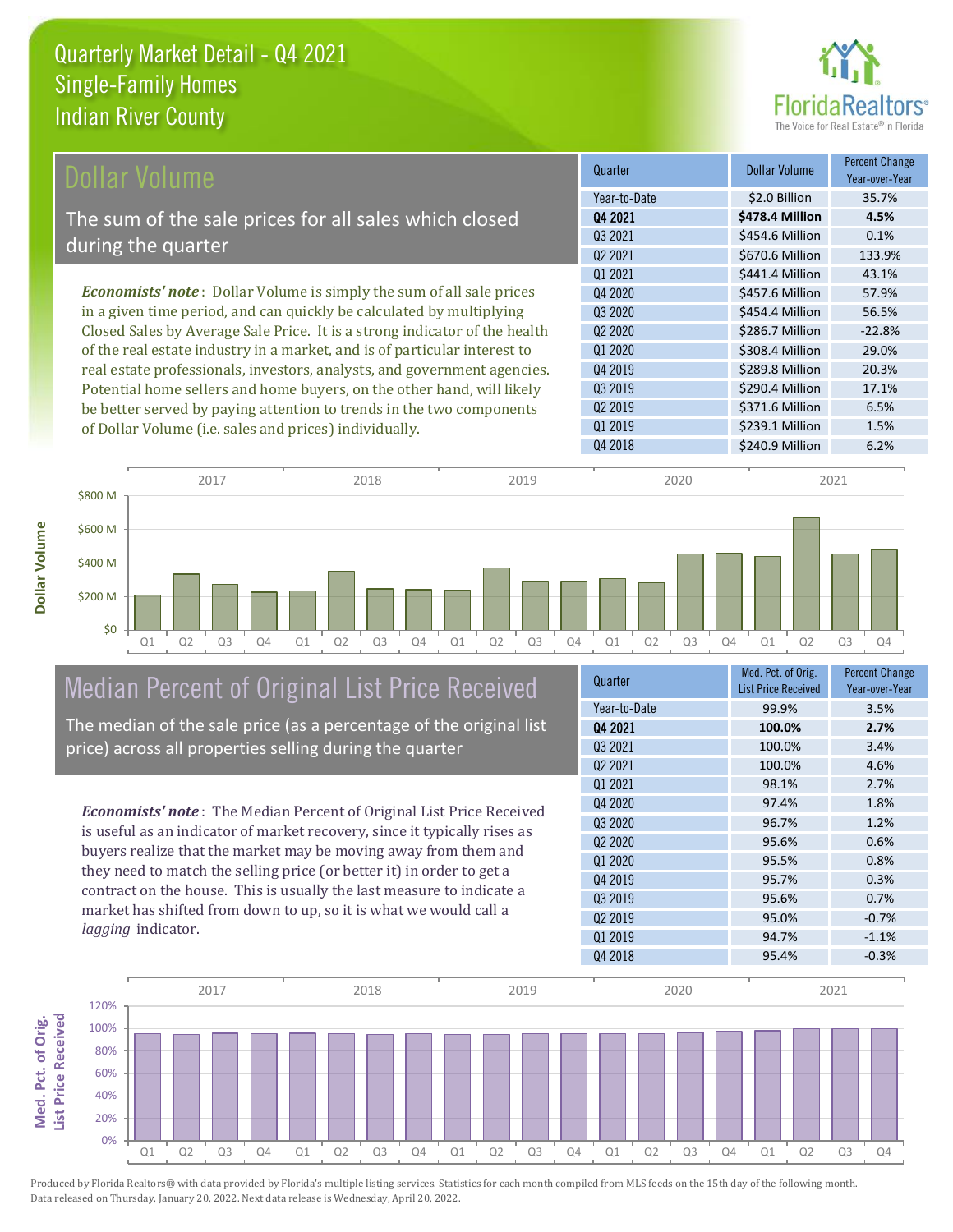

## Median Time to Contract

The median number of days between the listing date and contract date for all Closed Sales during the quarter

*Economists' note* : Like Time to Sale, Time to Contract is a measure of the length of the home selling process calculated for sales which closed during the quarter. The difference is that Time to Contract measures the number of days between the initial listing of a property and the signing of the contract which eventually led to the closing of the sale. When the gap between Median Time to Contract and Median Time to Sale grows, it is usually a sign of longer closing times and/or declining numbers of cash sales.



## Median Time to Sale

**Median Time to** 

**Median Time to** 

The median number of days between the listing date and closing date for all Closed Sales during the quarter

*Economists' note* : Time to Sale is a measure of the length of the home selling process, calculated as the number of days between the initial listing of a property and the closing of the sale. *Median* Time to Sale is the amount of time the "middle" property selling this month was on the market. That is, 50% of homes selling this month took *less* time to sell, and 50% of homes took *more* time to sell. Median Time to Sale gives a more accurate picture than Average Time to Sale, which can be skewed upward by small numbers of properties taking an abnormally long time to sell.

| Quarter                         | <b>Median Time to Sale</b> | <b>Percent Change</b><br>Year-over-Year |
|---------------------------------|----------------------------|-----------------------------------------|
| Year-to-Date                    | 63 Days                    | $-32.3%$                                |
| Q4 2021                         | 59 Days                    | $-24.4%$                                |
| Q3 2021                         | 59 Days                    | $-40.4%$                                |
| Q <sub>2</sub> 2021             | 62 Days                    | $-35.4%$                                |
| Q1 2021                         | 79 Days                    | $-24.8%$                                |
| Q4 2020                         | 78 Days                    | $-21.2%$                                |
| Q3 2020                         | 99 Days                    | $-4.8%$                                 |
| Q <sub>2</sub> 20 <sub>20</sub> | 96 Days                    | $-1.0%$                                 |
| 01 2020                         | 105 Days                   | 2.9%                                    |
| Q4 2019                         | 99 Days                    | 7.6%                                    |
| Q3 2019                         | 104 Days                   | 3.0%                                    |
| Q <sub>2</sub> 2019             | 97 Days                    | 6.6%                                    |
| Q1 2019                         | 102 Days                   | 14.6%                                   |
| Q4 2018                         | 92 Days                    | $-5.2%$                                 |

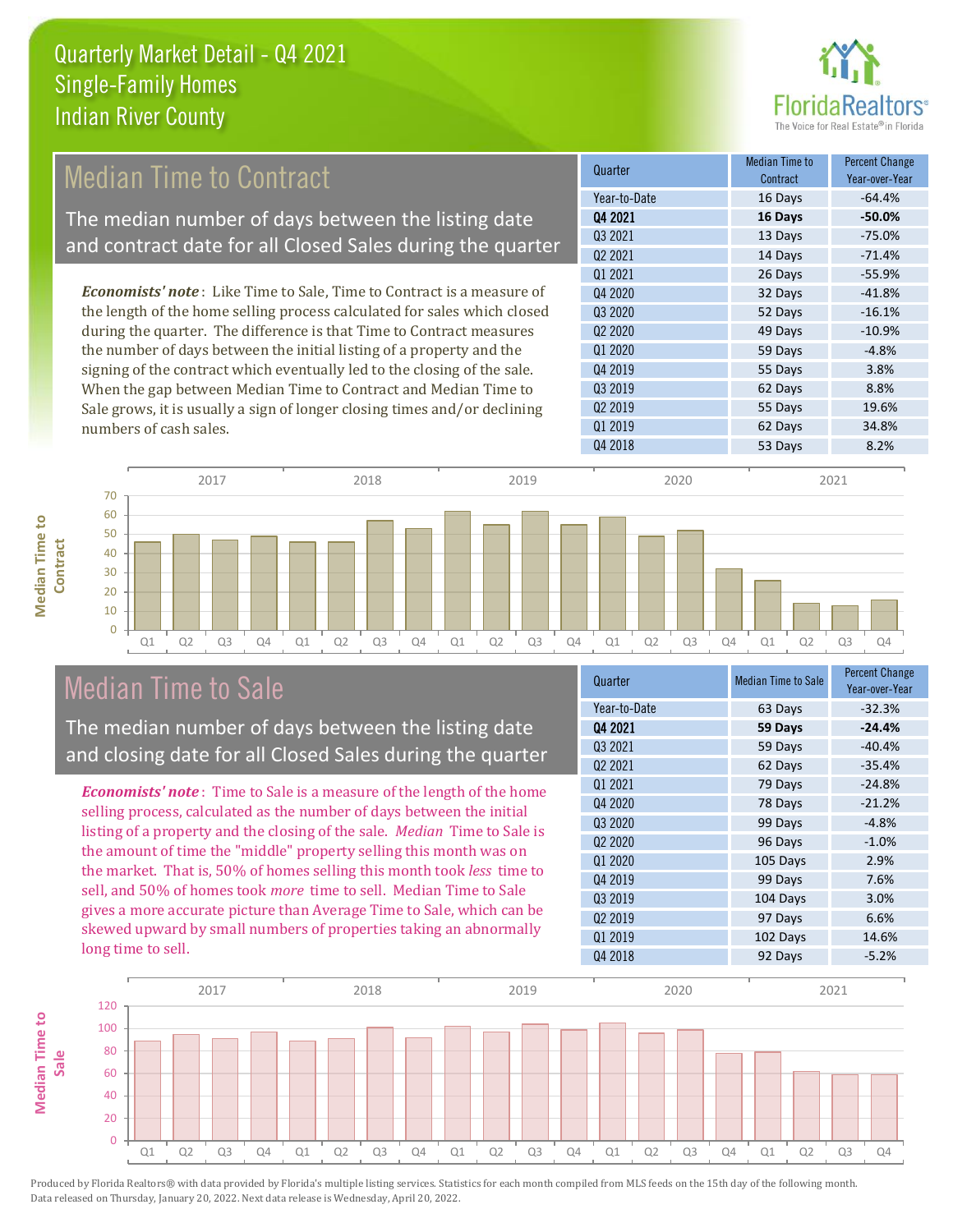

| <b>New Pending Sales</b>                                                      | Quarter             | <b>New Pending Sales</b> | <b>Percent Change</b><br>Year-over-Year |
|-------------------------------------------------------------------------------|---------------------|--------------------------|-----------------------------------------|
|                                                                               | Year-to-Date        | 4,179                    | 2.5%                                    |
| The number of listed properties that went under                               | Q4 2021             | 817                      | $-17.5%$                                |
|                                                                               | Q3 2021             | 857                      | $-26.2%$                                |
| contract during the quarter                                                   | Q <sub>2</sub> 2021 | 1,124                    | 15.5%                                   |
|                                                                               | 01 2021             | 1,381                    | 45.2%                                   |
| <b>Economists' note:</b> Because of the typical length of time it takes for a | Q4 2020             | 990                      | 26.9%                                   |
| sale to close, economists consider Pending Sales to be a decent               | Q3 2020             | 1,162                    | 32.3%                                   |
| indicator of potential future Closed Sales. It is important to bear in        | Q <sub>2</sub> 2020 | 973                      | $-7.2%$                                 |
| mind, however, that not all Pending Sales will be closed successfully.        | 01 2020             | 951                      | $-0.1%$                                 |
| So, the effectiveness of Pending Sales as a future indicator of Closed        | Q4 2019             | 780                      | 13.4%                                   |
| Sales is susceptible to changes in market conditions such as the              | Q3 2019             | 878                      | 8.4%                                    |
| availability of financing for homebuyers and the inventory of                 | Q <sub>2</sub> 2019 | 1,049                    | 2.3%                                    |
| distressed properties for sale.                                               | Q1 2019             | 952                      | $-2.8%$                                 |
|                                                                               | Q4 2018             | 688                      | $-7.8%$                                 |

**New Listings**



# New Listings

The number of properties put onto the market during the quarter

*Economists' note* : New Listings tend to rise in delayed response to increasing prices, so they are often seen as a lagging indicator of market health. As prices rise, potential sellers raise their estimations of value—and in the most recent cycle, rising prices have freed up many potential sellers who were previously underwater on their mortgages. Note that in our calculations, we take care to not include properties that were recently taken off the market and quickly relisted, since these are not really *new* listings.

| Quarter                         | <b>New Listings</b> | <b>Percent Change</b><br>Year-over-Year |
|---------------------------------|---------------------|-----------------------------------------|
| Year-to-Date                    | 4,048               | $-4.8%$                                 |
| Q4 2021                         | 788                 | $-14.1%$                                |
| Q3 2021                         | 968                 | $-3.8%$                                 |
| Q2 2021                         | 1,066               | $-10.0%$                                |
| 01 2021                         | 1,226               | 7.3%                                    |
| Q4 2020                         | 917                 | $-10.3%$                                |
| Q3 2020                         | 1,006               | 7.1%                                    |
| Q <sub>2</sub> 20 <sub>20</sub> | 1,184               | 9.7%                                    |
| Q1 2020                         | 1,143               | $-12.7%$                                |
| Q4 2019                         | 1,022               | $-5.4%$                                 |
| Q3 2019                         | 939                 | $-5.3%$                                 |
| Q <sub>2</sub> 2019             | 1,079               | $-3.6%$                                 |
| Q1 2019                         | 1,310               | $-4.7%$                                 |
| Q4 2018                         | 1,080               | 16.6%                                   |

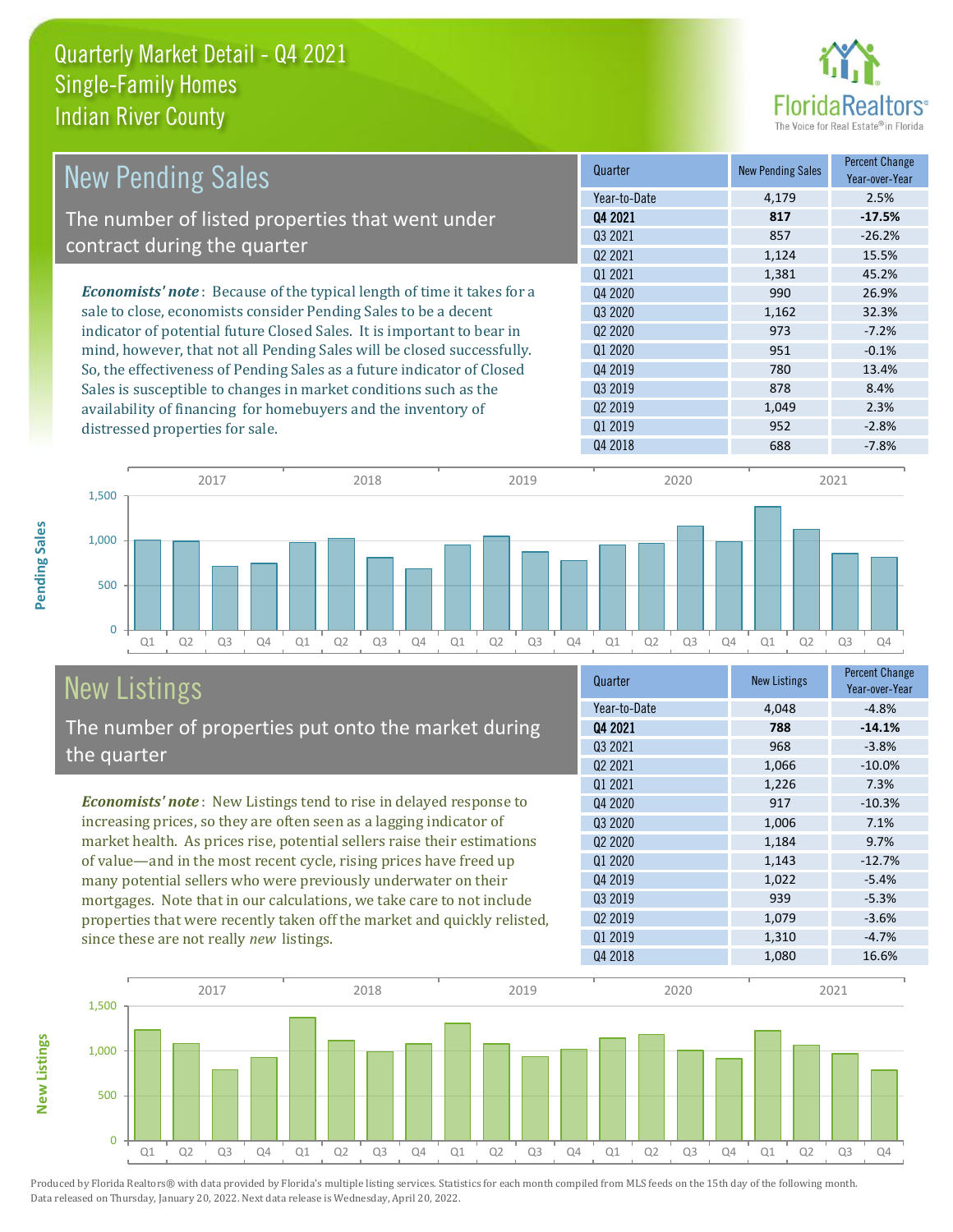

| <b>Inventory (Active Listings)</b>                                           | Quarter             | Inventory | <b>Percent Change</b><br>Year-over-Year |
|------------------------------------------------------------------------------|---------------------|-----------|-----------------------------------------|
|                                                                              | YTD (Monthly Avg)   | 427       | $-61.4%$                                |
| The number of property listings active at the end of                         | Q4 2021             | 331       | $-52.2%$                                |
|                                                                              | Q3 2021             | 424       | $-49.8%$                                |
| the quarter                                                                  | Q <sub>2</sub> 2021 | 369       | $-67.9%$                                |
|                                                                              | 01 2021             | 489       | $-65.9%$                                |
| <b>Economists' note</b> : There are a number of ways to define and calculate | Q4 2020             | 692       | $-50.9%$                                |
| Inventory. Our method is to simply count the number of active listings       | 03 20 20            | 845       | $-33.4%$                                |
| on the last day of the quarter, and hold this number to compare with         | 02 2020             | 1,151     | $-17.3%$                                |
| the same quarter the following year. Inventory rises when New                | Q1 2020             | 1,436     | $-12.4%$                                |
| Listings are outpacing the number of listings that go off-market             | Q4 2019             | 1,409     | $-5.8%$                                 |
| (regardless of whether they actually sell). Likewise, it falls when New      | Q3 2019             | 1,269     | $-4.7%$                                 |
| Listings aren't keeping up with the rate at which homes are going off-       | Q <sub>2</sub> 2019 | 1,391     | 6.4%                                    |
| market                                                                       | Q1 2019             | 1,639     | 13.7%                                   |



# Months Supply of Inventory

An estimate of the number of months it will take to deplete the current Inventory given recent sales rates

*Economists' note* : MSI is a useful indicator of market conditions. The benchmark for a balanced market (favoring neither buyer nor seller) is 5.5 months of inventory. Anything higher is traditionally a buyers' market, and anything lower is a sellers' market. There is no single accepted way of calculating MSI. A common method is to divide current Inventory by the most recent month's Closed Sales count, but this count is a usually poor predictor of future Closed Sales due to seasonal cycles. To eliminate seasonal effects, we use the 12-month average of monthly Closed Sales instead.

| <b>Months Supply</b> | <b>Percent Change</b><br>Year-over-Year |
|----------------------|-----------------------------------------|
| 1.3                  | $-67.5%$                                |
| 1.0                  | $-56.5%$                                |
| 1.2                  | $-61.3%$                                |
| 1.1                  | $-75.0%$                                |
| 1.6                  | $-68.6%$                                |
| 2.3                  | $-54.9%$                                |
| 3.1                  | $-34.0%$                                |
| 4.4                  | $-17.0%$                                |
| 5.1                  | $-19.0%$                                |
| 5.1                  | $-8.9%$                                 |
| 4.7                  | $-6.0%$                                 |
| 5.3                  | 8.2%                                    |
| 6.3                  | 14.5%                                   |
| 5.6                  | 24.4%                                   |
|                      |                                         |



Produced by Florida Realtors® with data provided by Florida's multiple listing services. Statistics for each month compiled from MLS feeds on the 15th day of the following month. Data released on Thursday, January 20, 2022. Next data release is Wednesday, April 20, 2022.

market.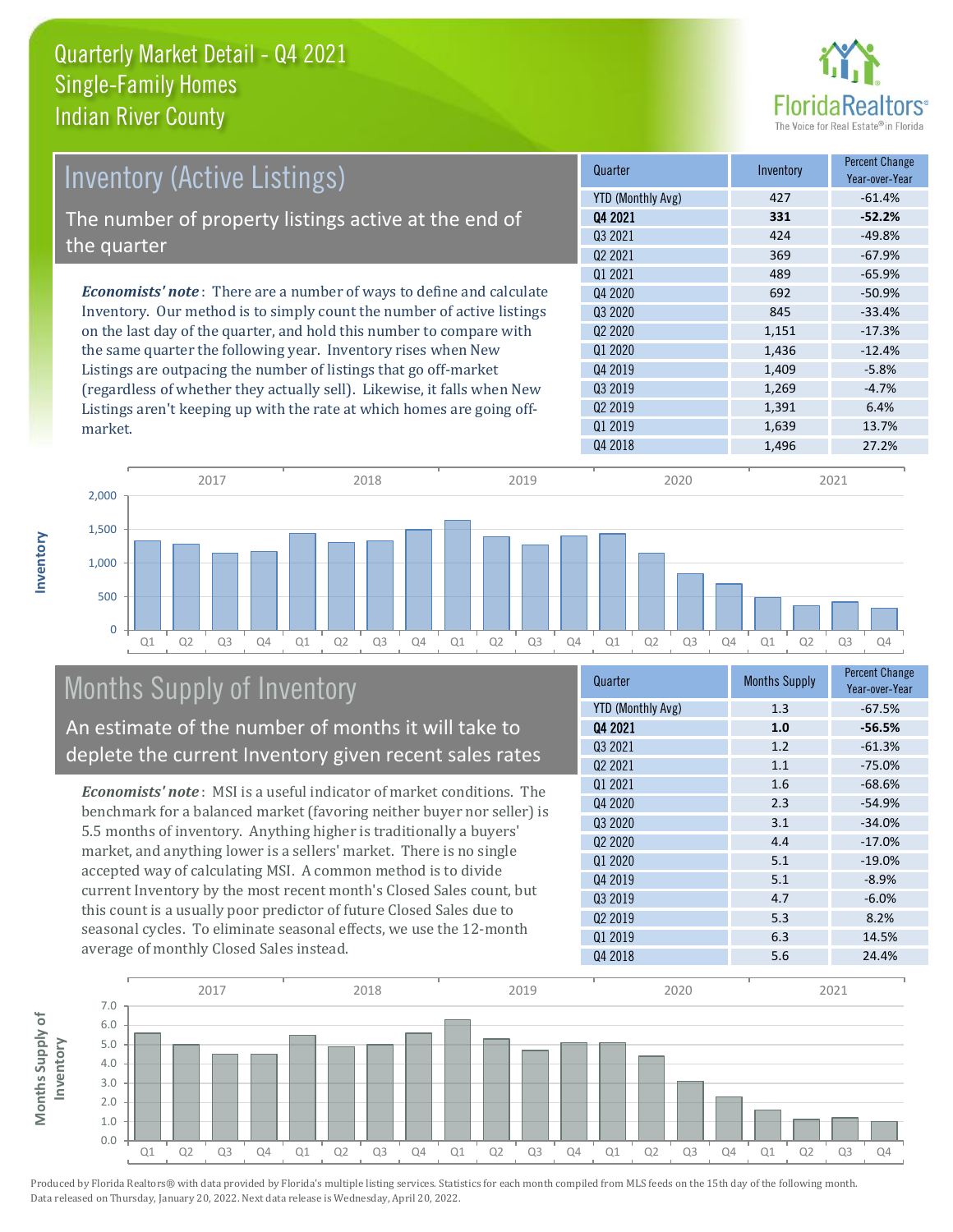

#### *Economists' note:* Closed Sales are one of the simplest—yet most important—indicators for the residential real estate market. When comparing Closed Sales across markets of different sizes, we recommend comparing the percent changes in sales rather than the number of sales. Closed Sales (and many other market metrics) are affected by seasonal cycles, so actual trends are more accurately represented by year-over-year changes (i.e. comparing a quarter's sales to the amount of sales in the same quarter in the previous year), rather than changes from one quarter to the next. \$1,000,000 or more 70 70 11.1% \$250,000 - \$299,999 136 -26.9% \$300,000 - \$399,999 220 15.8% \$400,000 - \$599,999 141 0.7% \$600,000 - \$999,999 77 -12.5% \$150,000 - \$199,999 50 -66.0% \$200,000 - \$249,999 115 -38.5%  $$100,000 - $149,999$  20  $-44.4\%$ Sale Price Closed Sales Percent Change Year-over-Year Less than \$50,000 0 0 -100.0%  $$50,000 - $99,999$  4 0.0% 150 200 250 **Q** 04 2020 **Q** 04 2021 150 200 250 Closed Sales by Sale Price The number of sales transactions which closed during the quarter

\$250,000 - \$299,999

\$300,000 - \$399,999

\$400,000 - \$599,999

# Median Time to Contract by Sale Price The median number of days between the listing date and contract date for all Closed Sales during the quarter

\$100,000 \$149,999 \$150,000 - \$199,999

\$200,000 - \$249,999

*Economists' note* : Like Time to Sale, Time to Contract is a measure of the length of the home selling process calculated for sales which closed during the quarter. The difference is that Time to Contract measures the number of days between the initial listing of a property and the signing of the contract which eventually led to the closing of the sale. When the gap between Median Time to Contract and Median Time to Sale grows, it is usually a sign of longer closing times and/or declining numbers of cash sales.

| Sale Price            | Median Time to<br>Contract | <b>Percent Change</b><br>Year-over-Year |
|-----------------------|----------------------------|-----------------------------------------|
| Less than \$50,000    | (No Sales)                 | N/A                                     |
| $$50,000 - $99,999$   | 31 Days                    | 520.0%                                  |
| $$100,000 - $149,999$ | 15 Days                    | $-46.4%$                                |
| \$150,000 - \$199,999 | 25 Days                    | 4.2%                                    |
| \$200,000 - \$249,999 | 19 Days                    | $-17.4%$                                |
| \$250,000 - \$299,999 | 14 Days                    | $-44.0%$                                |
| \$300,000 - \$399,999 | 13 Days                    | $-56.7%$                                |
| \$400,000 - \$599,999 | 17 Days                    | $-69.1%$                                |
| \$600,000 - \$999,999 | 22 Days                    | $-71.1%$                                |
| \$1,000,000 or more   | 57 Days                    | $-74.3%$                                |

\$600,000 - \$999,999

\$1,000,000 or more

 $\Omega$ 50 100



 $\Omega$ 50 100

**Closed Sales**

Less than \$50,000

\$50,000 - \$99,999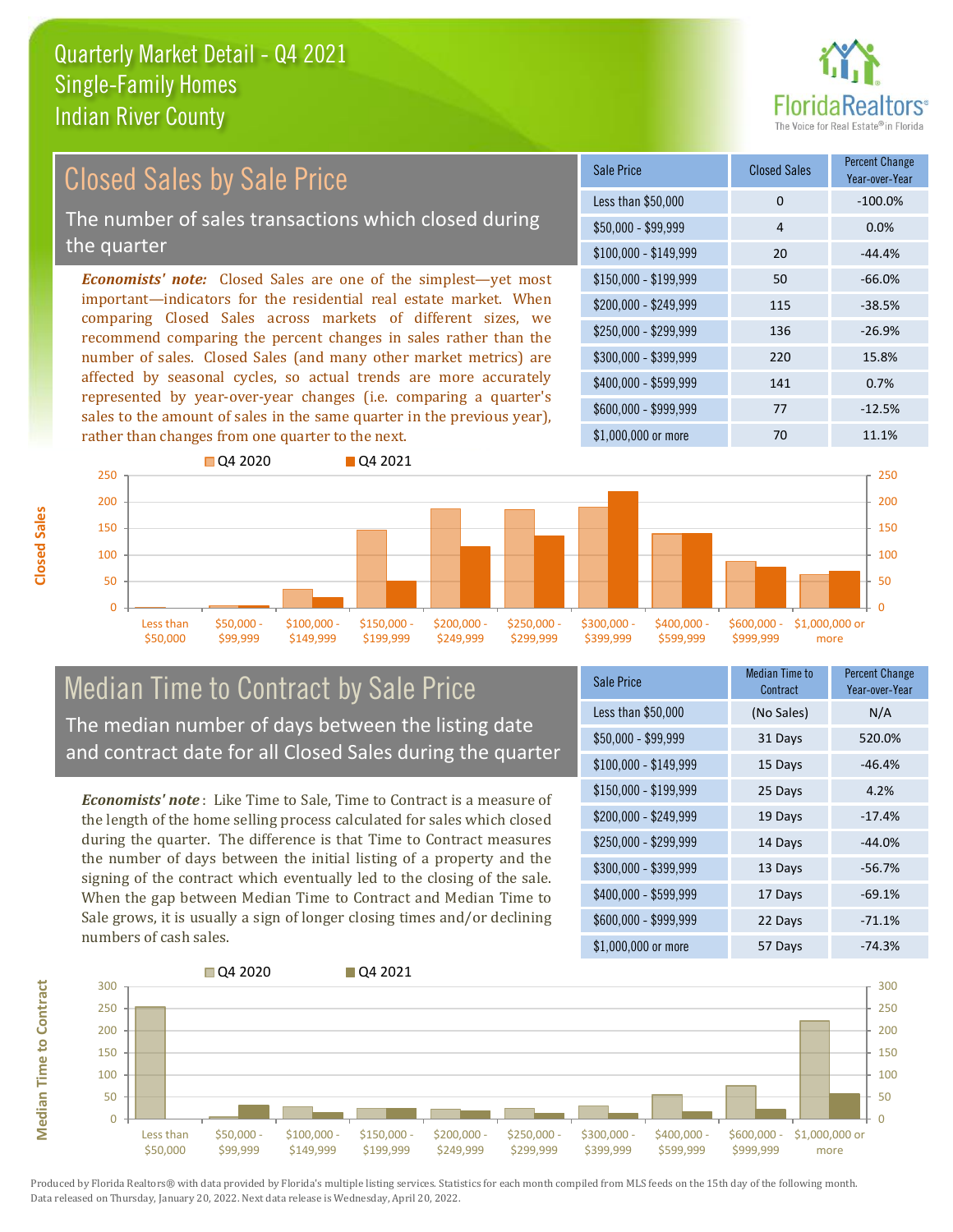

# New Listings by Initial Listing Price

The number of properties put onto the market during the quarter

*Economists' note:* New Listings tend to rise in delayed response to increasing prices, so they are often seen as a lagging indicator of market health. As prices rise, potential sellers raise their estimations of value—and in the most recent cycle, rising prices have freed up many potential sellers who were previously underwater on their mortgages. Note that in our calculations, we take care to not include properties that were recently taken off the market and quickly relisted, since these are not really *new* listings.

| <b>Initial Listing Price</b> | <b>New Listings</b> | <b>Percent Change</b><br>Year-over-Year |
|------------------------------|---------------------|-----------------------------------------|
| Less than \$50,000           | $\Omega$            | N/A                                     |
| $$50,000 - $99,999$          | $\overline{2}$      | $-60.0%$                                |
| $$100,000 - $149,999$        | 17                  | 41.7%                                   |
| $$150,000 - $199,999$        | 35                  | $-70.8%$                                |
| \$200,000 - \$249,999        | 104                 | $-31.1%$                                |
| \$250,000 - \$299,999        | 99                  | $-49.2%$                                |
| \$300,000 - \$399,999        | 226                 | 22.8%                                   |
| \$400,000 - \$599,999        | 153                 | 36.6%                                   |
| \$600,000 - \$999,999        | 69                  | $-10.4%$                                |
| \$1,000,000 or more          | 83                  | 36.1%                                   |



## Inventory by Current Listing Price The number of property listings active at the end of the quarter

*Economists' note* : There are a number of ways to define and calculate Inventory. Our method is to simply count the number of active listings on the last day of the quarter, and hold this number to compare with the same quarter the following year. Inventory rises when New Listings are outpacing the number of listings that go off-market (regardless of whether they actually sell). Likewise, it falls when New Listings aren't keeping up with the rate at which homes are going offmarket.

| <b>Current Listing Price</b> | Inventory     | <b>Percent Change</b><br>Year-over-Year |
|------------------------------|---------------|-----------------------------------------|
| Less than \$50,000           | $\mathcal{P}$ | N/A                                     |
| $$50,000 - $99,999$          | 1             | N/A                                     |
| $$100,000 - $149,999$        | 4             | $-42.9%$                                |
| $$150,000 - $199,999$        | 14            | $-74.1%$                                |
| \$200,000 - \$249,999        | 20            | $-66.1%$                                |
| \$250,000 - \$299,999        | 31            | $-72.1%$                                |
| \$300,000 - \$399,999        | 76            | $-39.2%$                                |
| \$400,000 - \$599,999        | 65            | $-35.0%$                                |
| \$600,000 - \$999,999        | 44            | $-48.2%$                                |
| \$1,000,000 or more          | 74            | $-51.0%$                                |



Produced by Florida Realtors® with data provided by Florida's multiple listing services. Statistics for each month compiled from MLS feeds on the 15th day of the following month. Data released on Thursday, January 20, 2022. Next data release is Wednesday, April 20, 2022.

**Inventory**